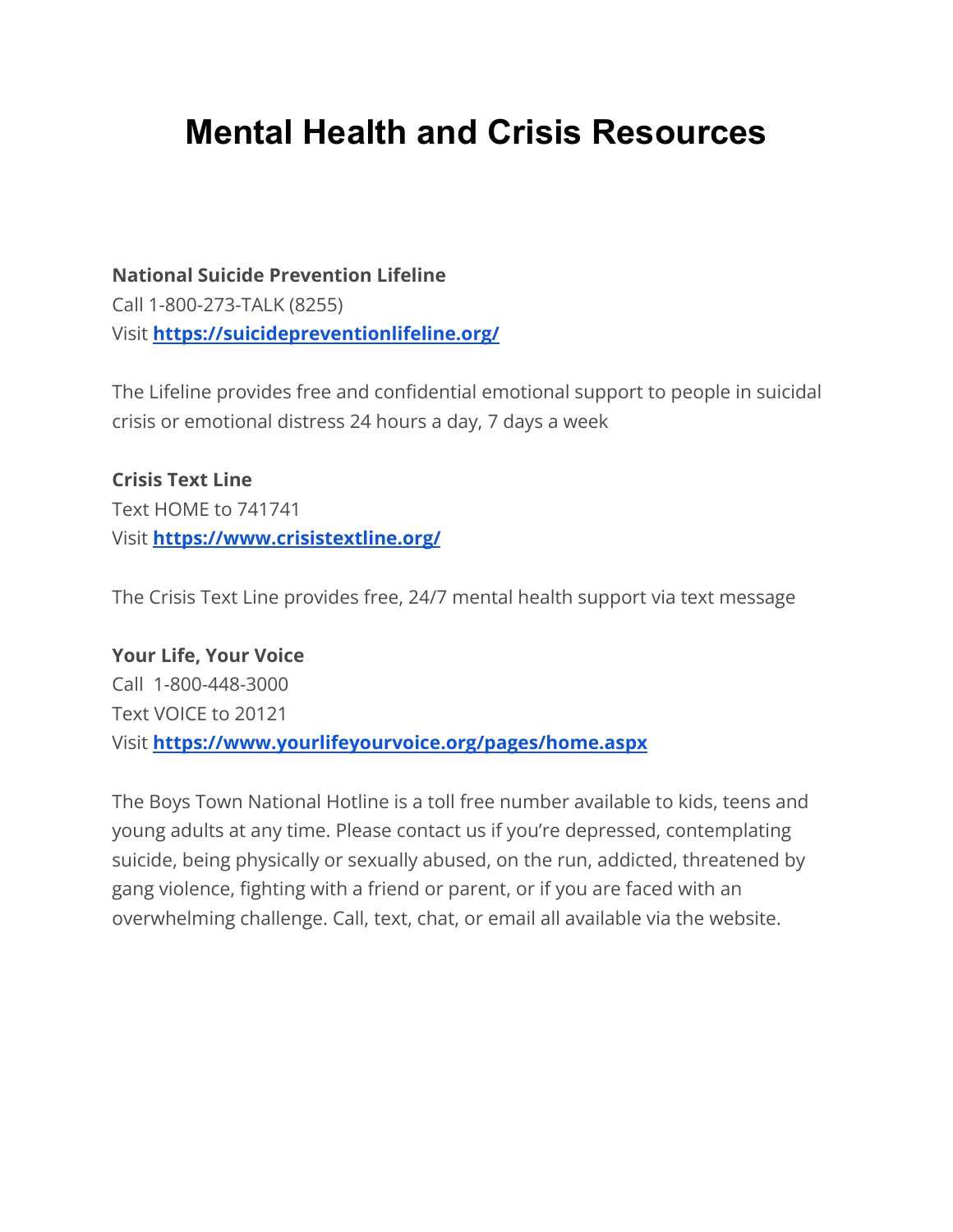#### **The Trevor Project**

Call (866) 488-7386 Text 'Start' to 678 678 Visit **<https://www.thetrevorproject.org/>** for Chat

The Trevor Project is the world's largest suicide prevention and crisis intervention organization for LGBTQ (lesbian, gay, bisexual, transgender, queer, and questioning) young people

#### **Trans Lifeline**

Call (877) 565-8860 Visit **<https://translifeline.org/>**

Trans Lifeline provides trans peer support for our community that's been divested from police since day one. We're run by and for trans people.

#### **Love is Respect**

Call 1-866-331-9474 Text "LOVEIS" to 22522 Visit **[www.loveisrespect.org](http://www.loveisrespect.org)** for Chat

Love is Respect is the national resource to disrupt and prevent unhealthy relationships and intimate partner violence by empowering young people through inclusive and equitable education, support, and resources.

A project of the National Domestic Violence Hotline, Love is Respect offers 24/7 information, support, and advocacy to young people between the ages of 13 and 26 who have questions or concerns about their romantic relationships. We also provide support to concerned friends and family members, teachers, counselors, and other service providers through the same free and confidential services via phone, text, and live chat.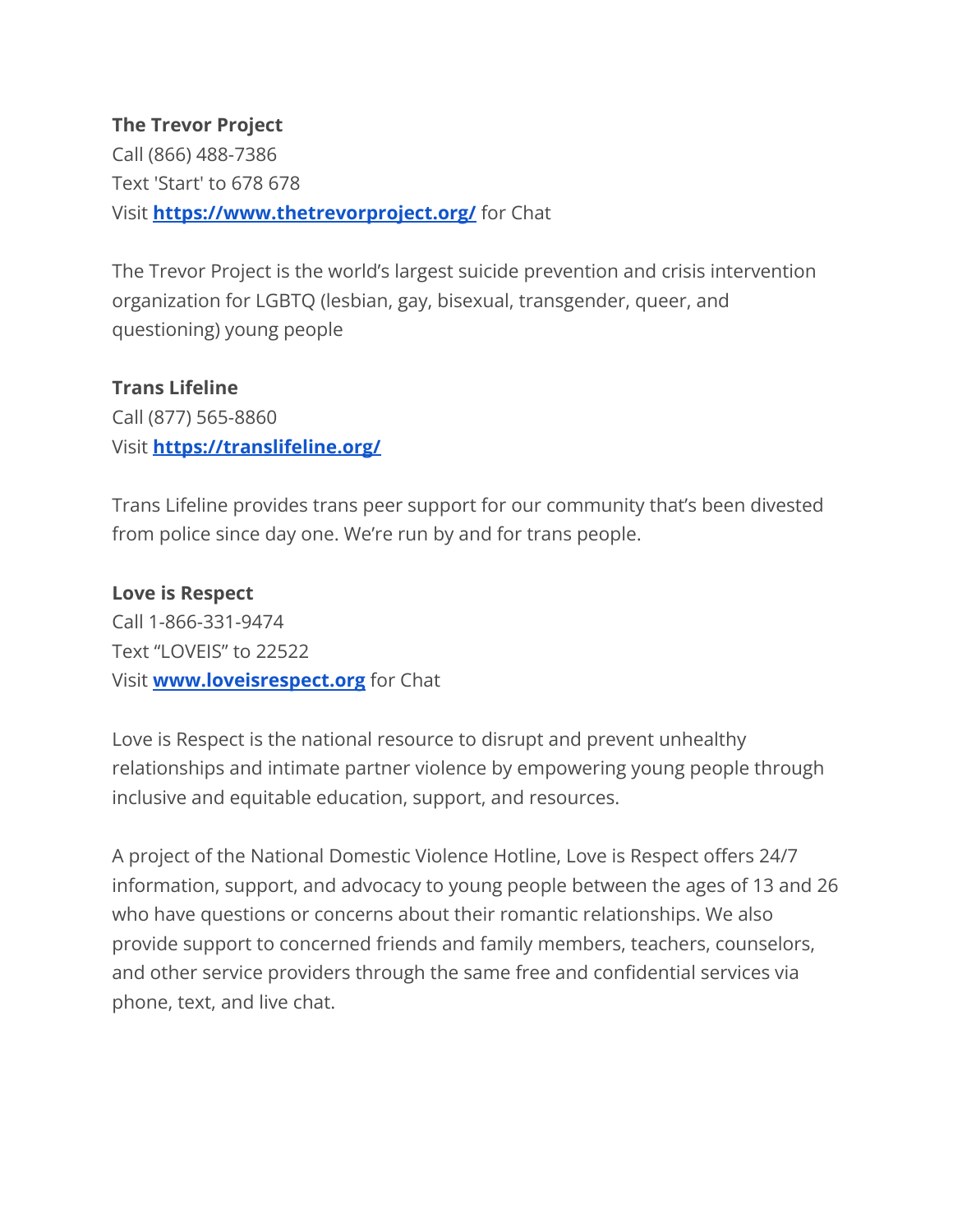#### **RAINN (Rape, Abuse & Incest National Network)**

Call 1-800-656-HOPE (4673) Visit **[https://rainn.org](https://rainn.org/)**/ for Chat

RAINN is the nation's largest anti-sexual violence organization and leading authority on sexual violence. We are a dynamic organization of experts in victim services, public education, public policy, consulting services, and technology. Our team works together to provide best-in-class services for survivors, inform and educate the nation about sexual violence, and improve the public policy and criminal justice response to sexual violence.

#### **National Eating Disorder Association**

Call (800) 931-2237 Monday—Thursday 11am—9pm ET Friday 11am—5pm ET

Text (800) 931-2237 Monday—Thursday 3pm—6pm ET Friday 1pm—5pm ET

Crisis Text Line Text "NEDA" to 741741

If you are in a crisis and need help immediately, text the crisis line to be connected with a trained volunteer. Crisis Text Line provides free, 24/7 support via text message to individuals who are struggling with mental health, including eating disorders, and are experiencing crisis situations.

Visit **<https://www.nationaleatingdisorders.org/>** for chat Monday—Thursday 9am—9pm ET Friday 9am—5pm ET

NEDA supports individuals and families affected by eating disorders, and serves as a catalyst for prevention, cures and access to quality care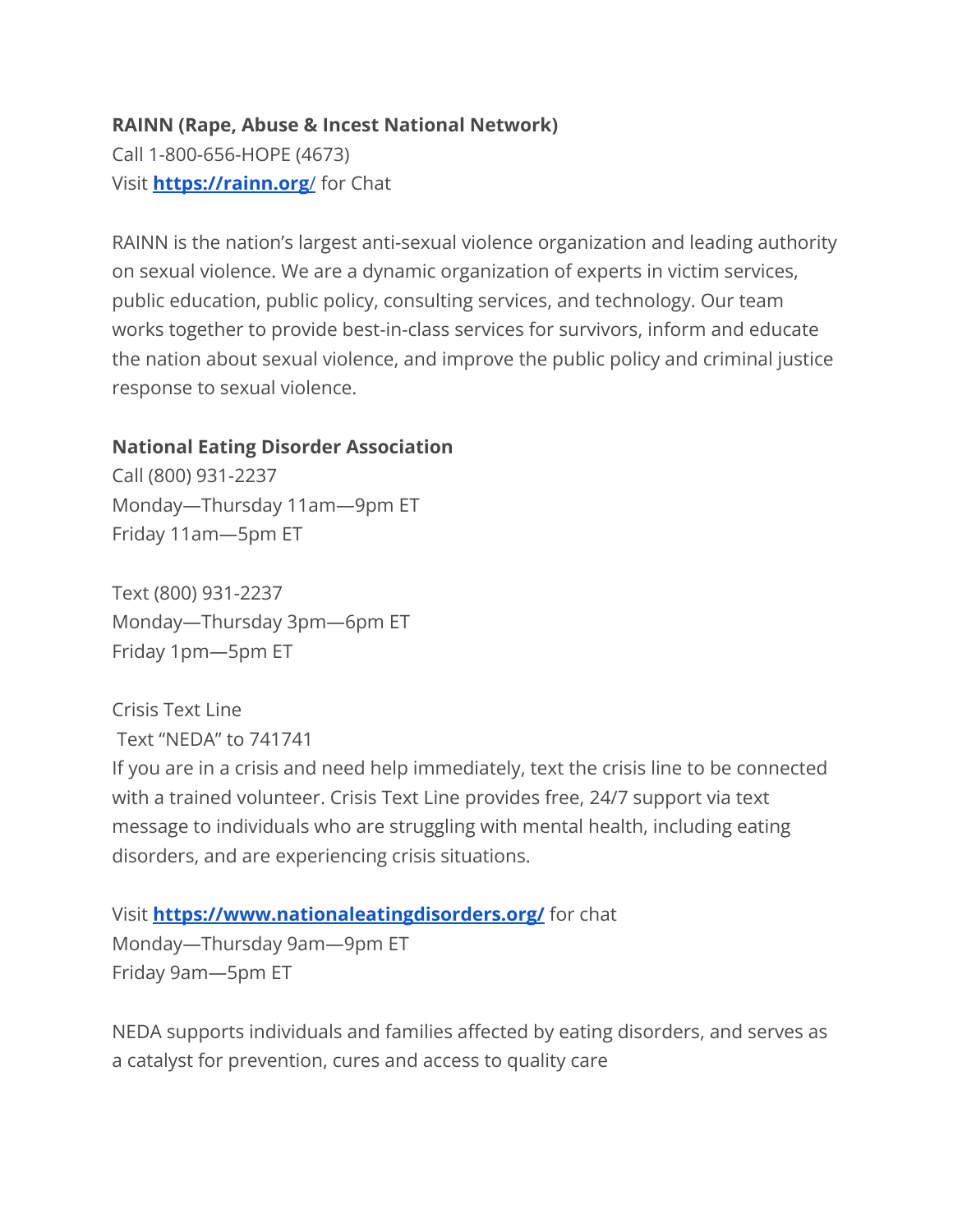## **National Runaway Safeline**

Call 1-800-RUNAWAY (1-800-786-2929) Visit **<https://www.1800runaway.org/>** for Chat

NRS provides free services to youth in crisis aged 12 to 21. We hear from young people who are at home and simply need somewhere to turn for advice, and also we connect with youth who have runaway or were kicked out of their home and are now couch surfing, living in their car or staying in shelters or on the street.

**211**

Call 211

211 is the most comprehensive source of information about local resources and services in the country. Most calls, web chats, and text messages are from people looking for help meeting basic needs like housing, food, transportation, and health care.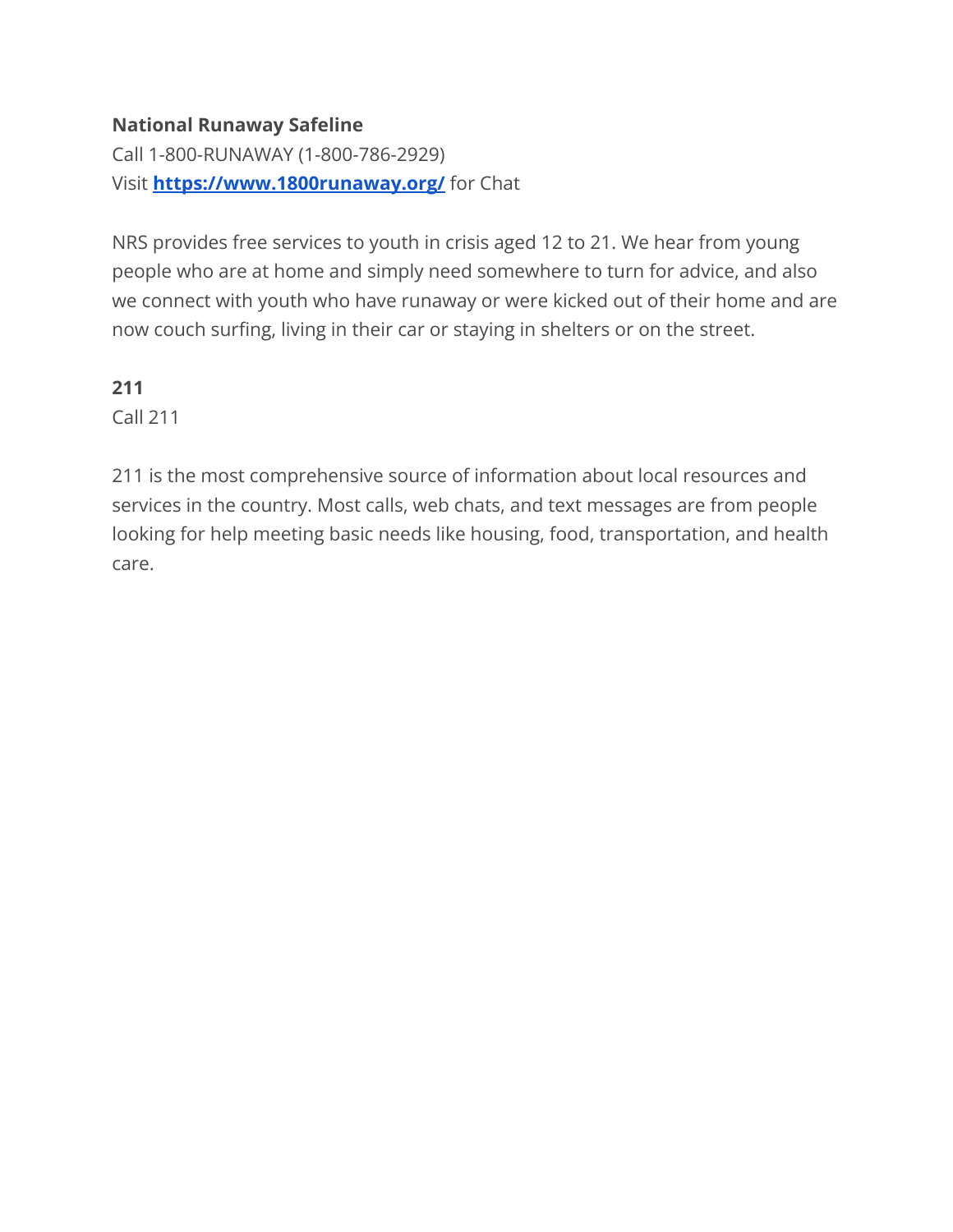# **Helpful Websites**

#### **National Alliance on Mental Illness (NAMI)**

## **<https://www.nami.org/Your-Journey/Kids-Teens-and-Young-Adults>**

Find resources for youth, including information on managing your mental health in college and making friends.

#### **Go Ask Alice!**

#### **<https://goaskalice.columbia.edu/>**

Geared at young adults, this question and answer website contains a large database of questions about a variety of concerns surrounding emotional health.

## **Reach Out**

#### **<https://au.reachout.com/>**

This website provides information on specific mental health disorders, as well as resources to help teens make safe plans when feeling suicidal, and helpful tips on how to relax.

# **Society for Adolescent Health and Medicine <https://www.adolescenthealth.org/Home.aspx>**

# **[https://www.adolescenthealth.org/Resources/Clinical-Care-Resources/Mental](https://www.adolescenthealth.org/Resources/Clinical-Care-Resources/Mental-Health/Mental-Health-Resources-For-Adolesc.aspx) [-Health/Mental-Health-Resources-For-Adolesc.aspx](https://www.adolescenthealth.org/Resources/Clinical-Care-Resources/Mental-Health/Mental-Health-Resources-For-Adolesc.aspx)**

The Society for Adolescent Health and Medicine promotes positive youth development, illness prevention, achievement of individual potential and a sense of physical, mental, and social well-being.

#### **Help Guide**

# **<https://www.helpguide.org/home-pages/teen-issues.htm>**

A non-profit health organization that believes that everyone facing mental and emotional health challenges deserves to have access to free, unbiased information without being pressured by special interests or corporate sponsors.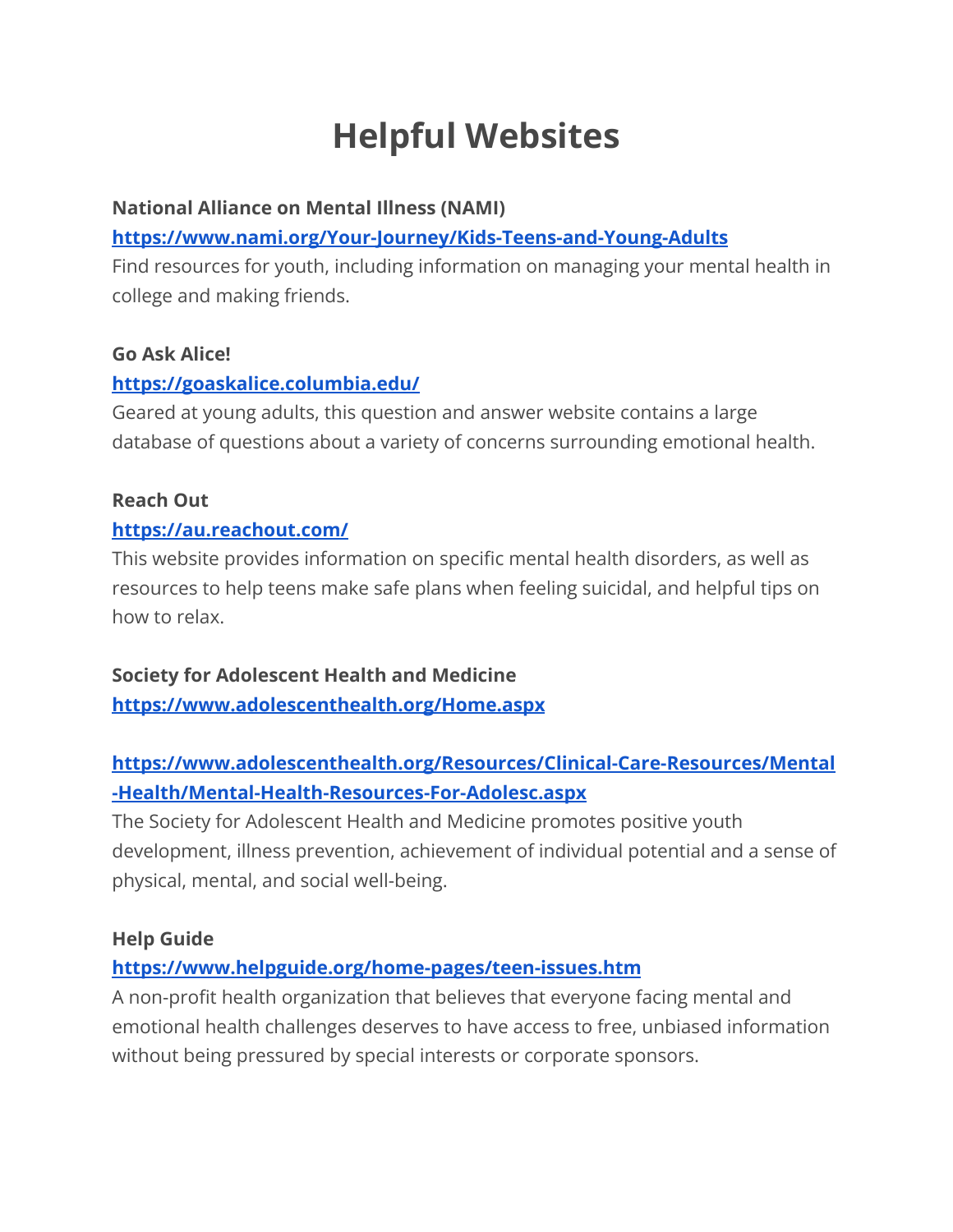## **Human Rights Campaign <https://www.hrc.org/>**

# **[https://www.hrc.org/resources/direct-online-and-phone-support-services-for-l](https://www.hrc.org/resources/direct-online-and-phone-support-services-for-lgbtq-youth) [gbtq-youth](https://www.hrc.org/resources/direct-online-and-phone-support-services-for-lgbtq-youth)**

The Human Rights Campaign strives to end discrimination against LGBTQ+ people and realize a world that achieves fundamental fairness and equality for all.

# **The Boston Alliance of LGBTQ+ Youth (BAGLY)**

# **<https://www.bagly.org/>**

A youth-led, adult-supported organization committed to social justice, and creating, sustaining and advocating for programs, policies and services for the LGBTQ+ youth community.

#### **Gender Spectrum**

## **<https://genderspectrum.org/>**

A global online community for gender-expansive teens, their families and support professionals to connect, collaborate and find resources.

# **GLAD LGBT Youth Resource List**

# **<https://www.glad.org/overview/youth-organizations/massachusetts/>**

GLBTQ Legal Advocates & Defenders (GLAD) works in New England and nationally to create a just society free of discrimination based on gender identity and expression, HIV status, and sexual orientation.

# **Kelty Mental Health Resource Center**

# **<https://keltymentalhealth.ca/youth-young-adults>**

Reference sheets are provided that list top websites, books, videos, toolkits and support for mental health disorders